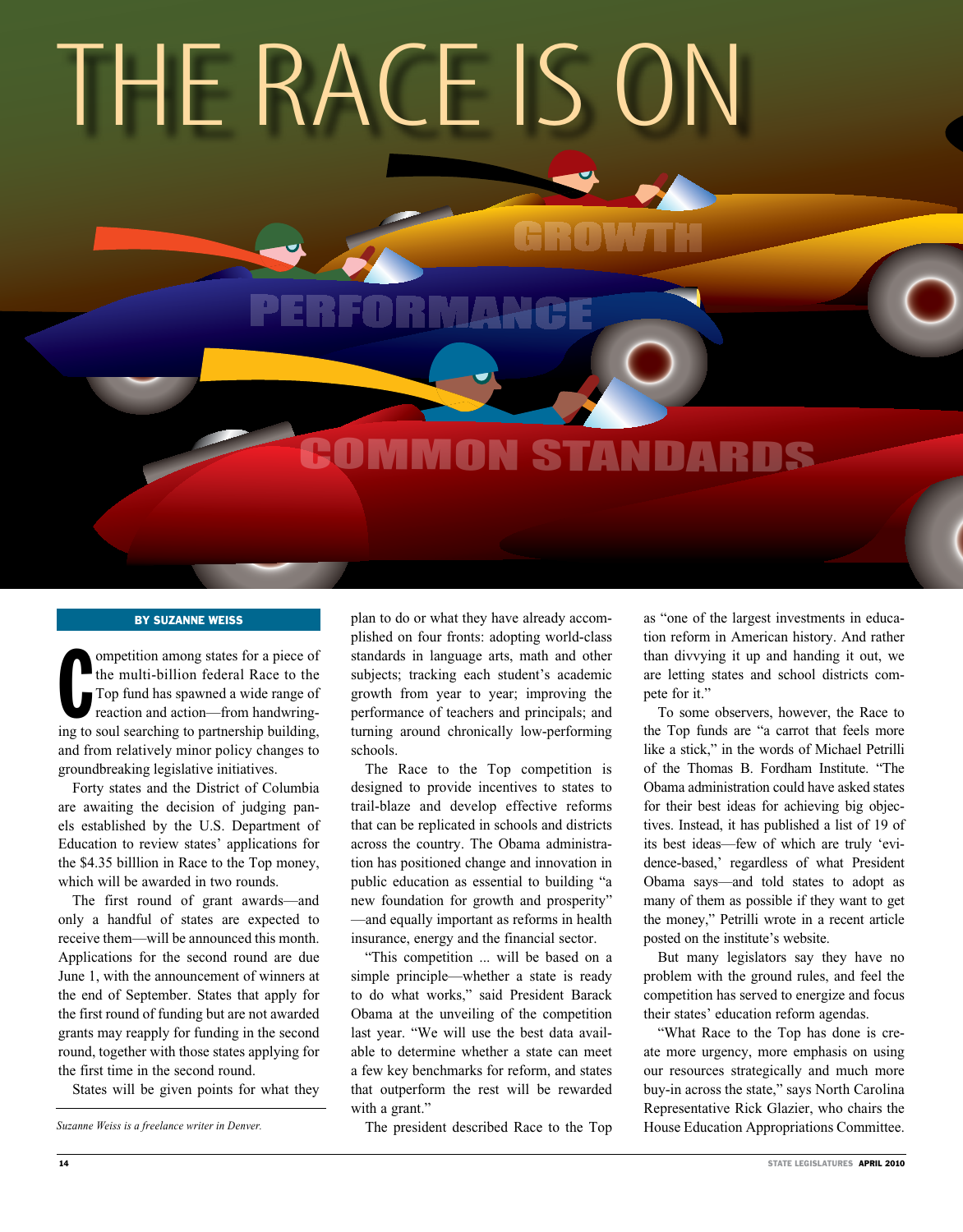The *"It's time for us to*"<br>*The Race the fact that we're*<br>*Competing not with on face the fact that we're competing not with one another but with other nations."*

**REPRESENTATIVE ROY TAKUMI, HAWAII**

## States are making changes in their education PROGRAMS AS PART OF APPLYING FOR BILLIONS IN federal grants.

"If you've done this right, especially in terms of building consensus, it's been very beneficial<sup>"</sup>

Representative Roy Takumi of Hawaii, a veteran legislator and chairman of the House Education Committee, agrees. "Race to the Top has forced states to be a bit more introspective, and that's a good thing," he says. "It was helpful for Hawaii to go through this process in a thoughtful way, and it seems to have changed thinking on some issues—like how to go about reconstituting low-performing schools."

 Even those with strong misgivings about the federal initiative agree that the application process has had positive effects.

"I have to say that it did help surface some important issues and generated more productive discussion," says Representative



**REPRESENTATIVE** Rick Glazier North Carolina

Cindy Winckler of Iowa, who serves on the House Education Committee and co-chairs the Education Budget Committee.

Even though she wound up supporting Iowa's Race to the Top application, Winckler is troubled by the extent to which the U.S. Department of Education is "overstepping its authority in areas like defining effective and highly effective teachers, or saying 'If you have more charter schools, you'll do a better job of educating kids.' "

#### STATE POSITIONS VARY

At the risk of being marked down by the Race to the Top judging panel, Iowa leaders in their application argued for being allowed more flexibility and time to develop its own definitions and measures of effective teaching, based on the state's strong track record



**REPRESENTATIVE** Roy Takumi Hawaii

in supporting instructional leadership.

Iowa did give ground on one key issue, recently lifting strict limits on the number and location of charter schools. But the state also offered a vigorous defense, Winckler says, of Iowa's longstanding tradition of using waivers to give regular public schools the latitude to develop innovative calendars, configurations and programming.

"My biggest fear going into this was that we would make a bunch of huge policy changes just to chase after the money," Winckler says. "But now I'm OK with what we did. I feel we really kept our values and we've invested a lot in continuing to head in the right direction."

Concern over the scope and requirements of Race to the Top was a major factor in the decision of 10 states—Alas-



**REPRESENTATIVE** Cindy Winckler Iowa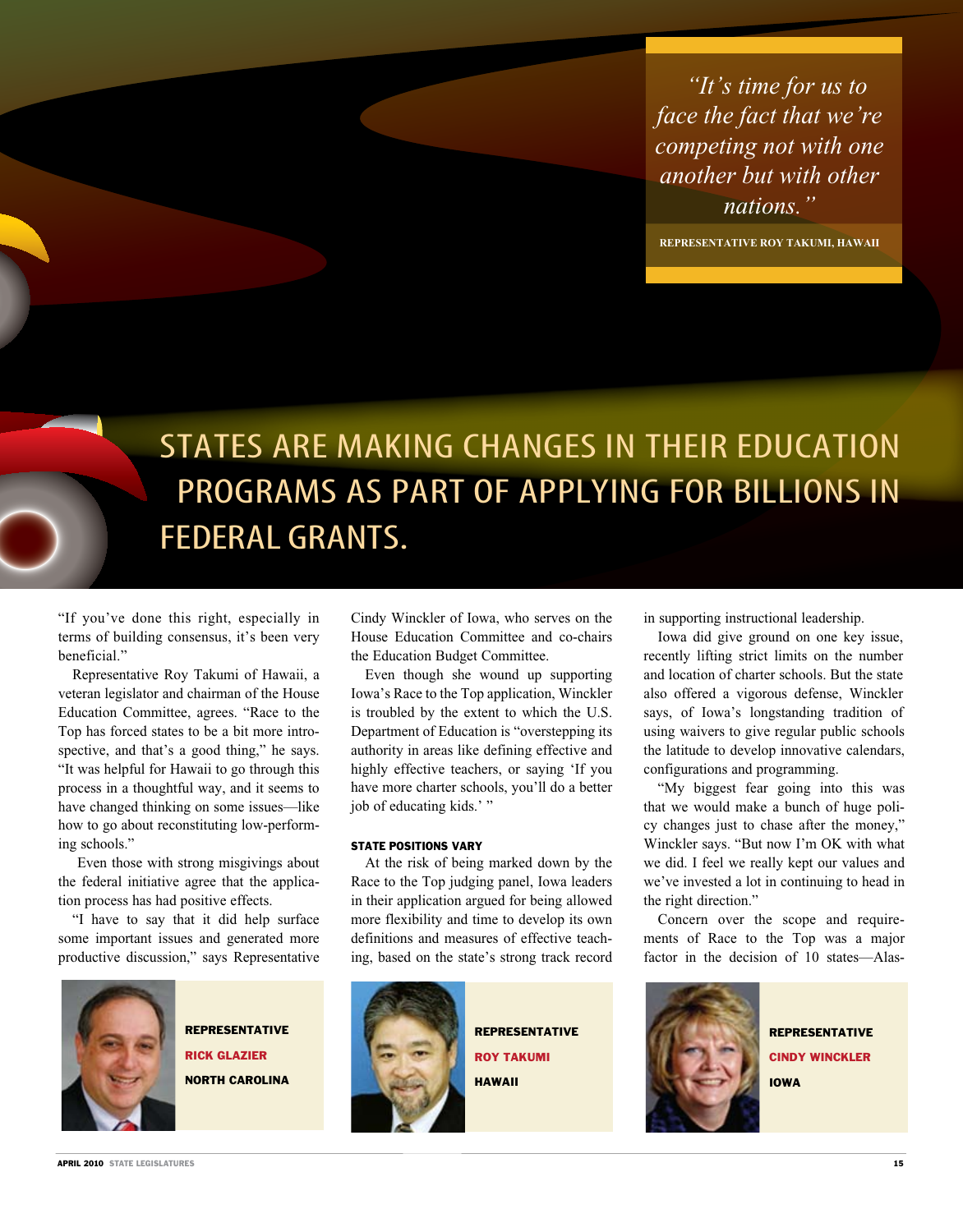## TASK FORCE OFFERS GUIDANCE ON EDUCATION POLICY

As the Obama administration works toward a new policy to replace No Child Left Behind, NCSL's Task Force on Federal Education Policy has released recommendations for how the federal government should approach re-authorization of the Elementary and Secondary Education Act.

 The purpose of the task force, a follow up to an earlier task force that dealt with No Child Left Behind, was to generate guidelines to help the president and Congress draft an effective and efficient federal K-12 policy that respects the governance structure of public education as well as basic principles of federalism. The final report, released in February, included these recommendations.

 $\blacklozenge$  Federal funding should be focused on at-risk students instead of trying to leverage systemwide reforms with limited federal resources

 $\blacklozenge$  Federal resources should provide money for the Individuals with Disabilities Education Act at promised levels. Currently, this unfunded mandate costs state and local taxpayers \$16 billion a year.

 $\blacklozenge$  There should be permanent changes to the tax credit provisions of the bonding laws that apply to school construction. This action would free tens of billions of dollars in resources without expanding the federal reach into the daily operations of the schools.

 $\triangle$ There needs to be a revitalization of the federal focus on research without mandating how and when "winning strategies" should be required by law or "encouraged" by withholding additional federal resources

 $\blacklozenge$  Remaining money should be used to reward and encourage true innovation and achieve progress toward performance gains, not conformity with others or compliance with a checklist of reforms.

*David Shreve, NCSL*



ka, Maine, Maryland, Mississippi, Montana, Nevada, North Dakota, Texas, Vermont and Washington—to opt out of the competition or to hold off applying until the second round.

"I've always been skeptical about accepting federal dollars, especially for programs that leave states on the hook once the money is gone," says Representative RaeAnn Kelsch of North Dakota, who has chaired the House Education Committee since 1997. "I'm a strong states' rights person, and it seems to me that the



**REPRESENTATIVE** RaeAnn Kelsch North Dakota

federal government has been meddling more and more, to the point where it's nearly taken over states' education systems."

In North Dakota, the recommendation not to apply for a Race to the Top grant was made in October 2009 by the statutory Commission on Education Improvement, a group that includes legislators, K-12 and postsecondary educators, executive branch officials and representatives of professional and business groups.

"We talked about applying, and the question was, 'OK, will we even be able to compete?' " Kelsch says. "North Dakota has always done a good job of educating its children, and it's done a lot of good things in all four [judging] areas. But we don't have charter schools or pay-for-performance, for instance, so clearly we don't meet some of the basic requirements for the grant."

Another consideration, Kelsch notes, was